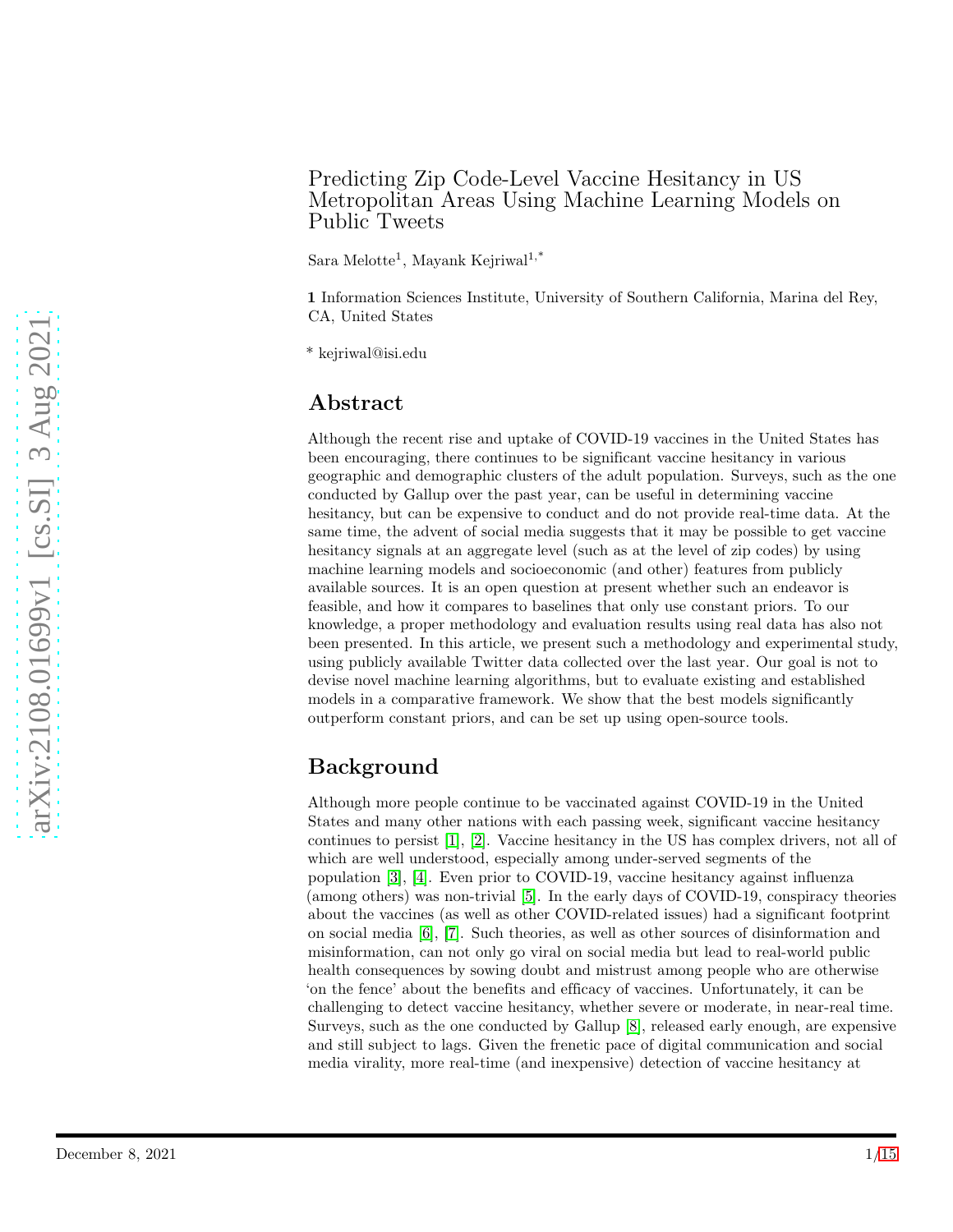privacy-preserving spatial granularity, such as at the county or even zip code-level, can significantly increase public utility. Even in a post-COVID era, such a system, if sufficiently generalized, can help detect and address vaccine hesitancy (for influenza and other diseases) before it becomes entrenched in a particular region.

Recent advances in natural language processing (NLP) and social media analysis have been quite impressive, especially due to improvements in deep neural networks and language 'representation' learning [\[9\]](#page-13-7), [\[10\]](#page-13-8), [\[11\]](#page-13-9). For example, so-called 'word embedding' algorithms, which have been trained on large quantities of text in corpora such as Wikipedia and Google News, learn a real-valued vector representation for each word [\[10\]](#page-13-8). In the vector space, the semantics of words are captured in an intuitive way. Even early word embedding algorithms were capable of analogical reasoning (e.g., the vector obtained from the operation  $K\ddot{i}ng - \ddot{Man} + \ddot{Wom}$  was found to be closest to the vector  $Queen$ . What is impressive about these embeddings is that the neural network is able to learn such patterns simply by 'reading' the text rather than requiring explicitly labeled data from humans. Modern representation learning algorithms, proposed in the last 5-7 years are now capable of embedding sentences (including tweets), which can be used in machine learning models to make task-specific predictions, given a small set of tweets labeled by hand or using survey data [\[9\]](#page-13-7), [\[12\]](#page-13-10).

In this article, we consider a task that is especially relevant in digital health; namely, the task of predicting vaccine hesitancy using public social media data (with Twitter as the main example), at least in metropolitan areas which are known for high tweeting activity, and where users tend to enable the location facility on their phone compared to less urban milieus [\[13\]](#page-13-11). We are not looking to predict vaccine hesitancy at an individual level, both because it violates privacy but also because we cannot evaluate the accuracy of such predictions without polling the individual. Rather, we seek a way of predicting vaccine hesitancy at the *zip code-level* that uses the text in public, geolocated tweets, but that does not identify or isolate user data of any kind. One advantage of making predictions at the zip code-level is that predictions can be validated using independent survey data, such as the recent poll conducted by Gallup where a question was posed to individuals that is directly pertinent to the individual's vaccine hesitancy. As detailed subsequently, by averaging responses of individuals within a given geographical zone (such as a zip code-demarcated region), we can obtain a real-valued vaccine hesitancy estimate for that zip code.

With the appropriate performance metrics in place (that are subsequently introduced and discussed in the Evaluation Methodology and Metrics sub-section within *Materials and Methods*), one obvious set of baselines that does not rely on any social media data is to just predict a constant-valued vaccine hesitancy estimate (such as 0.5 or 1.0, or even just the average observed in survey data). We show that our machine learning models outperform such measures, with our best machine learning models achieving a ten percent relative improvement over the best constant-valued baseline (which itself relies on 'privileged' information, namely the mean vaccine hesitancy observed in the survey). Our models are practical and guided by real-world intuitions e.g., we not only consider the text and hashtags directly observed in geolocated tweets, but we also consider the use of NLP software for sentiment analysis, as well as external data sources and features (such as the number of hospitals or scientific establishments in a zip code) that may be relevant to estimating vaccine hesitancy. Rather than propose a 'winning' model, we provide a full comparison of the different models and features to better understand the performance differences and tradeoffs.

The rest of this article proceeds as follows. We begin with a comprehensive description of the Materials and Methods used in our study, including details on the Twitter-based dataset and its collection, data preprocessing, feature extraction,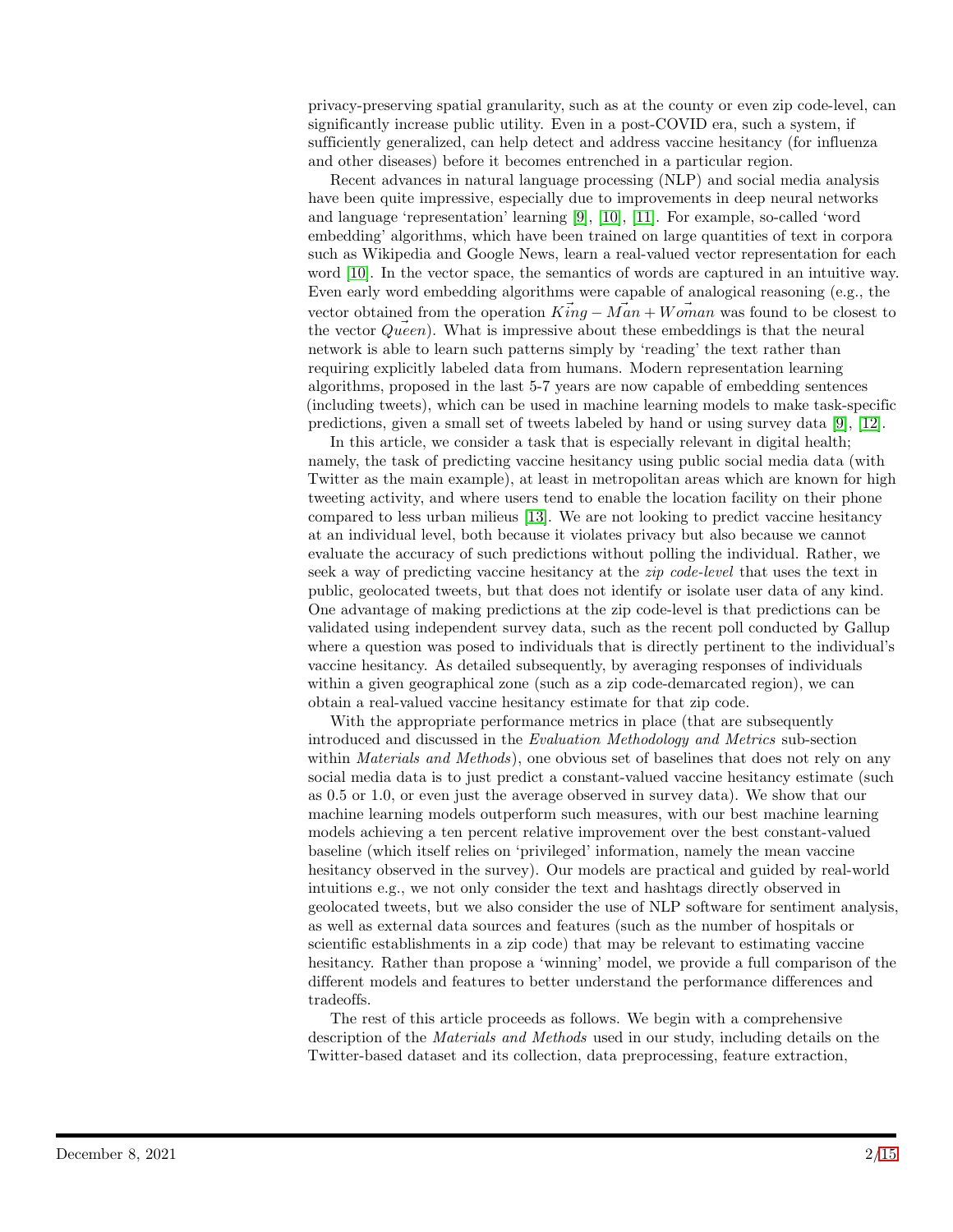vaccine hesitancy ground-truth (obtained from independent survey data), evaluation methodology and metrics, and predictive models and baselines. We only use open-source packages and public data in this study, to enable maximal replicability and minimize cost. We follow the discussion on materials and methods with a detailed summary of our key results, followed by qualitative discussion and error analysis. Finally, we conclude the work with a brief primer on possible future directions and caveats.

# Materials and Methods

### Twitter Dataset

We sample tweets related to the COVID-19 pandemic from the 9 most populous metropolitan areas in the United States [\[14\]](#page-13-12). In order of decreasing order of population size, these are: New York, Los Angeles, Chicago, Houston, Phoenix, Philadelphia, San Antonio, San Diego, and Dallas. Our sampled tweets come from the GeoCOV19Tweets dataset [\[15\]](#page-13-13), which collects geo-tagged tweets related to the COVID-19 pandemic daily based on certain COVID-specific keywords and hashtags. The dataset also publishes corresponding sentiment scores for each tweet. Only the tweet ID and sentiment scores are published online, in keeping with Twitter's terms and conditions.

In previous work [\[16\]](#page-13-14), we 'hydrated' (or retrieved, in full) tweets from the GeoCOV19Tweets dataset from March 20, 2020 through December 1, 2020 (255 days). The period from October 27, 2020 - October 28, 2020 was skipped because no sentiment scores were published at the time of our sampling. From the hydrated tweet object (a data structure described extensively in Twitter's developer documentation [\[17\]](#page-13-15)), we extracted each tweet's 'coordinates' object to ensure that an exact location for the tweet can be determined. These coordinates were then used to filter the tweets by metropolitan area. To do so, we determined whether the tweet's coordinates of origin fell inside a manually-drawn 'bounding box' demarcating each of the metropolitan areas listed above. If falling within a bounding box, the tweet was marked as originating from the corresponding metropolitan area. The coordinates of these bounding boxes can be found in our previous work, along with detailed descriptions of our collection methodology [\[16\]](#page-13-14).

In this study, we re-hydrate this collection of tweets using the twarc library to save the tweet's full text and tweet ID [\[18\]](#page-13-16). After removing any archived tweets or tweets whose 'coordinates' object is no longer available, we retain 45,899 tweets. We also collect every tweet's zip code of origin using an Application Programming Interface (API) provided by Geocodio [\[19\]](#page-13-17). Geocodio is a company that was founded in 2014 specifically to provide human-readable location information (such as state, city and country) by taking as input a pair of latitude-longitude coordinates.

We also eliminate all zip codes with fewer than 10 tweets, removing 4,799 tweets and 1,321 zip codes. We then merge the data with the zip code-level attributes described subsequently in Features from External Sources and remove remaining rows with null values. This leaves us with a total of 29,458 tweets, each of which belongs to one of 493 unique zip codes across the 9 metropolitan areas listed above. None of the 29,458 tweets is a retweet. Table [1](#page-3-0) shows the overall dataset statistics, including the number of hashtags before and after text preprocessing (explained subsequently).

### Text Preprocessing

Using a hydrated tweet's full text, we tokenize, make lowercase, and remove mentions using TweetTokenizer [\[20\]](#page-13-18) from the Natural Language Toolkit (NLTK) package [\[21\]](#page-14-1).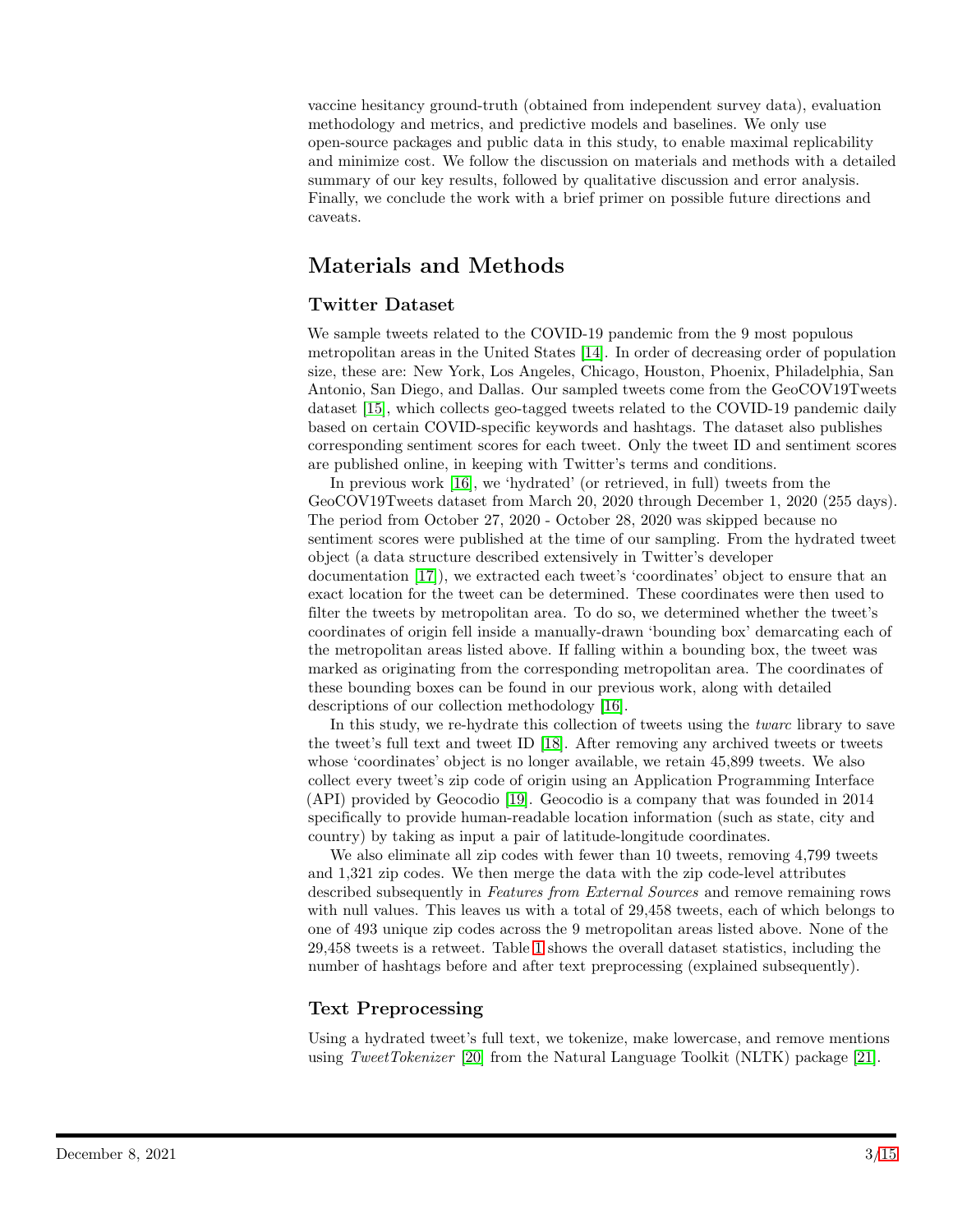| Metropolitan<br>Area | Num.<br>Zip | Num.<br>Tweets | Avg.<br>Tweets | Num.<br>Hash- | Num.<br>Hash- | Num.<br>Unique |
|----------------------|-------------|----------------|----------------|---------------|---------------|----------------|
|                      | Codes       |                | Zip<br>per     | tags          | tags          | Hashtags       |
|                      |             |                | Code           | (before)      | after)        | after)         |
| New York             | 152         | 12.612         | 82.974         | 41.232        | 40,419        | 10.764         |
| Los Angeles          | 148         | 10,532         | 71.162         | 37,030        | 36,507        | 12.422         |
| Chicago              | 43          | 1.544          | 35.907         | 3,857         | 3.792         | 1,891          |
| Houston              | 36          | 1.529          | 42.472         | 5.557         | 5.505         | 2.526          |
| San Diego            | 27          | 1.061          | 39.296         | 3,019         | 2,980         | 1,769          |
| Philadelphia         | 24          | 817            | 34.042         | 2.753         | 2.727         | 1.349          |
| Dallas               | 33          | 664            | 20.121         | 2,250         | 2,231         | 1,211          |
| Phoenix              | 20          | 496            | 24.80          | 1,576         | 1,563         | 1,003          |
| San Antonio          | 10          | 203            | 20.30          | 765           | 756           | 340            |
| Total                | 493         | 29,458         | N/A            | 98,039        | 96,480        | N/A            |

<span id="page-3-0"></span>Table 1. Overall dataset statistics per metropolitan area. We report hashtag data both before and after text preprocessing.

NLTK is a leading package in the NLP community that uses Python programs to work with human language data. We also remove URLs, stop words, tokens less than or equal to 1 character in length, and any characters other than letters (including the  $#$ symbol and emojis). We use NLTK's standard set of English stop words [\[22\]](#page-14-2) (such as 'the', 'a' etc.) but remove the words not, no, nor, very, and most from this pre-determined set, as these are assumed to be relevant for making more accurate vaccine hesitancy predictions. We then lemmatize all tokens using WordNetLemmatizer [\[23\]](#page-14-3). Note that after our text preprocessing steps, the hashtags "covid19", "covid", "Covid19", and "covid-19" (for instance) all result in the same token, and any hashtags consisting of numbers or single characters only (e.g. "#2020" or " $#K$ ") are eliminated. The processed tweets are then embedded using the fast Text word embedding (briefly introduced in *Background*) model, which was released by Facebook AI research and contains word vectors trained on English Wikipedia data [\[24\]](#page-14-4), as explained further in Predictive Models and Features.

The number of hashtags in the tweets before text preprocessing in Table [1](#page-3-0) is computed by summing the occurrences of  $#$  in the full text. After text preprocessing, when the hashtags and text are well-separated and more easily analyzed, we count the number of times a token begins with the  $#$  symbol.

Note that, in this study, we avoid using the 'hashtags' object [\[25\]](#page-14-5) returned directly from the Twitter API for several reasons. First, the object appears to already have certain filters applied such that number-only strings (e.g.  $\#2020$ ) are eliminated. Even though our text preprocessing steps do so as well, as mentioned above, the 'hashtags' object does not accurately represent the number of hashtags in the original tweet, especially as it fails to accurately count hashtags in a continuous string. For example, in a tweet from New York containing

"...#corona#coronavirus#quarantine#quarantinelife#washyourhands...", the 'hashtags' object returns an empty array. To maintain control over text preprocessing and feature extraction, we therefore exclusively use and count hashtags from the full text field in the tweet data dictionary [\[25\]](#page-14-5) returned from the Twitter API.

### Features from External Sources

As mentioned earlier in *Twitter Dataset*, we obtain the zip code of origin for every tweet included in our dataset, resulting in a total of 493 unique zip codes. For all unique zip codes, we get additional zip code-level information from external, publicly available data sources. These zip code-level attributes, which we add as features in our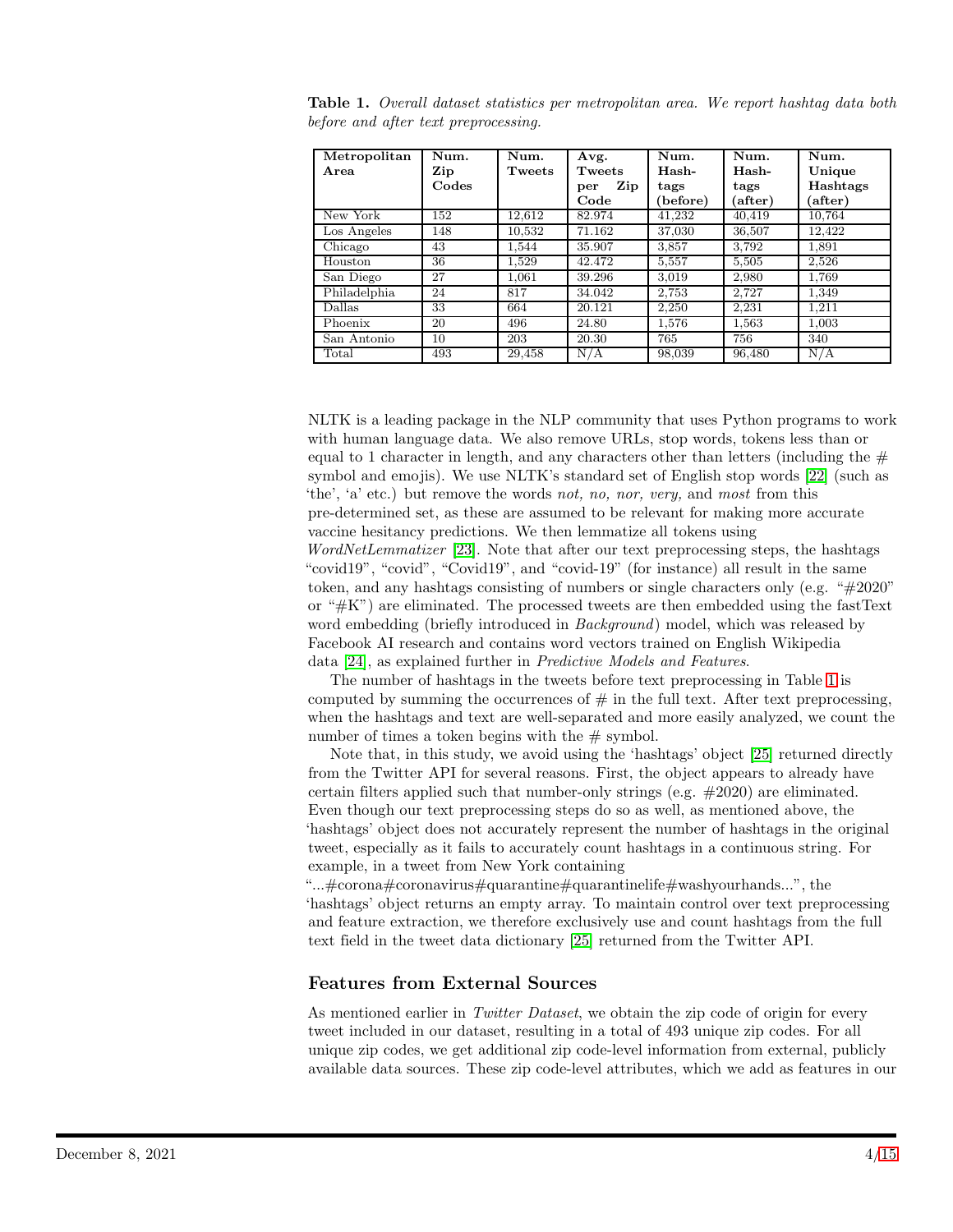predictive models (see Predictive Models and Features), comprise the Zillow Home Value Index (ZHVI) [\[26\]](#page-14-6) and the numbers of establishments in the educational, healthcare, and professional, scientific, or technical sectors. We incorporate these features because they act as proxies for zip code affluence and resource availability. The sentiment scores, which have tweet-level granularity, are obtained directly from the GeoCOV19Tweets dataset [\[15\]](#page-13-13), as noted earlier in Twitter Dataset. Importantly, every tweet has its own sentiment score, but tweets originating from the same zip code share identical zip code-level attributes i.e., the zip code-level data are repeated for all tweets belonging to the same zip code.

All features mentioned above are standardized, using the *StandardScaler* function in Python's scikit-learn package [\[27\]](#page-14-7), in the train and test data separately, to prevent test data leakage into the training phase. We provide more details about the train and test split in the next section. Table [2](#page-4-0) summarizes each zip code-level feature as well as sentiment, but we also provide more detailed descriptions of these features in the SI Appendix.

<span id="page-4-0"></span>Table 2. External features collected from publicly available data sources. All but sentiment score are zip code-level attributes, meaning that all tweets with the same zip code will have the same values for these features.

| Feature                     | Description                                                                |  |  |
|-----------------------------|----------------------------------------------------------------------------|--|--|
| Sentiment Score             | Score between $[-1, 1]$ , where positive values signify positive sentiment |  |  |
|                             | and 0 means "neutral". The greater the absolute value, the stronger        |  |  |
|                             | the sentiment.                                                             |  |  |
| Zillow Home Value In-       | Measure of the typical home value in a zip code (USD), capturing           |  |  |
| $dex$ (ZHVI)                | market value in addition to price.                                         |  |  |
| Healthcare and Social       | Number of establishments that provide health care and social assis-        |  |  |
| Assistance                  | tance to individuals.                                                      |  |  |
| <b>Educational Services</b> | Number of establishments, either privately or publicly owned and ei-       |  |  |
|                             | ther for-profit or not-for-profit, that provide instruction or training.   |  |  |
| Professional, Scientific,   | Number of establishments that provide professional, scientific, and        |  |  |
| and Technical Services      | technical services that require a high level of expertise or training.     |  |  |

## Vaccine Hesitancy Ground Truth and Train / Test Split

Throughout this study, we refer to the list of the 493 unique zip codes and their corresponding vaccine hesitancies as the 'ground truth'. The vaccine hesitancy values range from 0.0 to 1.0 on continuous scale, and represent the percentage of surveyed residents who have indicated that they are hesitant about receiving a COVID-19 vaccine.

Specifically, we leverage the 2020-21 vaccine hesitancy data collected through the COVID-19 Gallup survey [\[28\]](#page-14-8). Gallup launched a survey on March 13, 2020 that collected people's responses during the COVID-19 pandemic, polling daily random samples of the Gallup Panel (a probability-based, nationally representative panel of U.S. adults). A vaccine hesitancy question was asked starting from July 20, 2020: If an FDA-approved vaccine to prevent coronavirus/COVID-19 was available right now at no cost, would you agree to be vaccinated? with the possible response of Yes or No to investigate a person's willingness to be vaccinated. The proportion of No responses in a specific area is defined in this work as vaccine hesitancy. We calculate the proportion of the No answers to this question between July 20 and August 30, 2020 at the zip code-level to get a vaccine hesitancy score per zip code.

The mean vaccine hesitancy across all 493 unique zip codes corresponding to our tweets was calculated to be 0.240. The standard deviation is 0.334, showing that there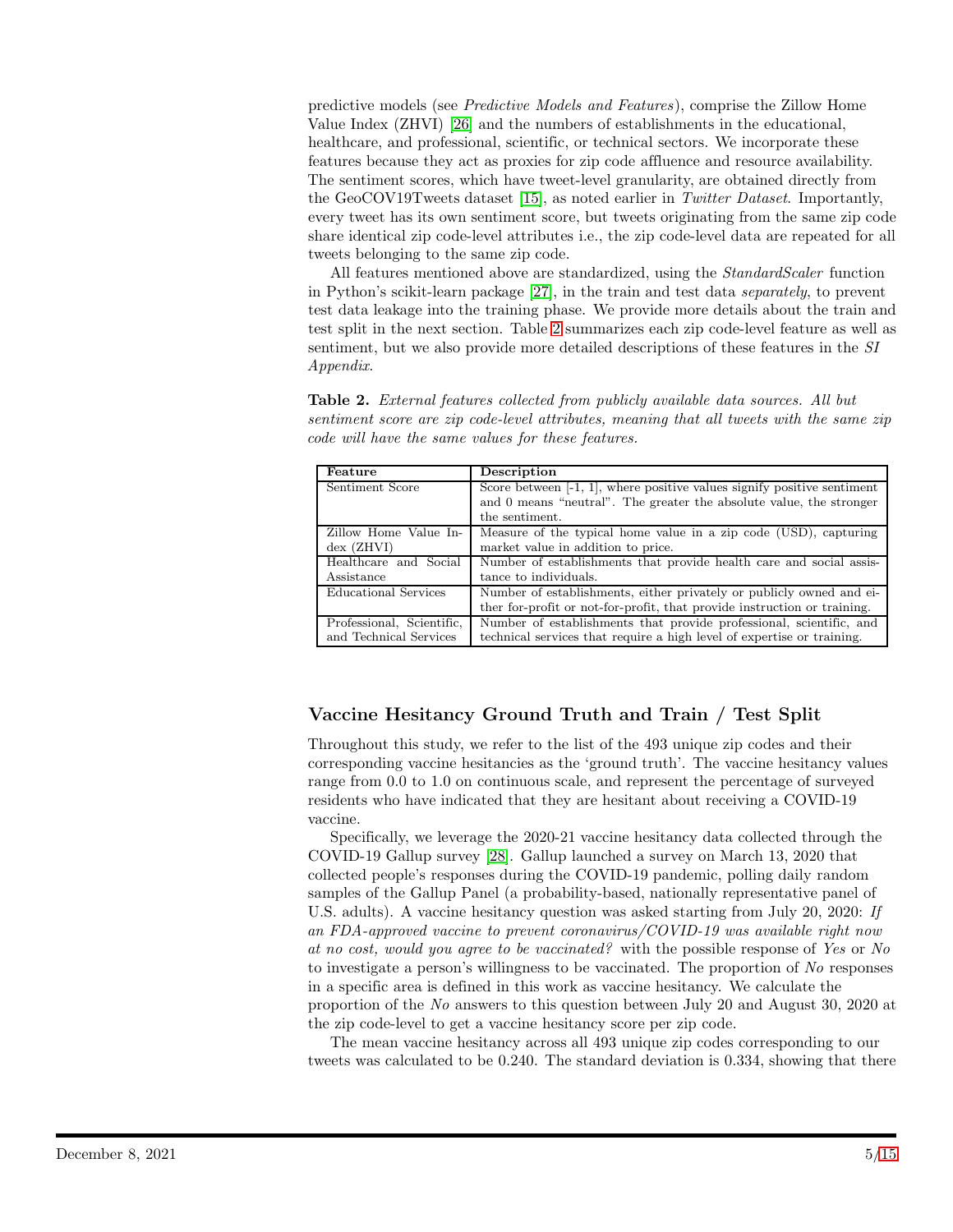is significant variance across zip codes, even when limited to the largest metropolitan areas in the US. The minimum and maximum values are 0.00 and 1.00, respectively, indicating complete vaccine acceptance and hesitancy. Note that these 'ground truth' values exist at the zip code-level and measure aggregates. A vaccine hesitancy of 0.5 in a zip code thus means that, on average, half the people in that zip code are vaccine hesitant. While we cannot say anything about an individual tweeter, for predictive modeling purposes, we label a tweet originating from zip code  $z$  with the ground-truth vaccine hesitancy score corresponding to zip code z. This implies that, if there are  $k$ tweets from zip code z, then all k tweets are assigned the same 'pseudo' vaccine hesitancy label. When reporting the results, for completeness, we report metrics both at the tweet-level (which should be assumed to be weakly labeled using the methodology above), as well as at the zip code-level, which is the true measure of the performance of our system.

We apply a stratified split (using the *StratifiedShuffleSplit* function in the scikit-learn package  $[29]$  to partition our dataset into train  $(80\%)$  and test  $(20\%)$  sets based on zip code. This way, both the train and test sets include tweets from all 493 zip codes in approximately equal proportions e.g., 42.8% of both the train and test sets are tweets from the New York City metropolitan area (since 42.8% of the overall tweets in our corpus are from New York), and so on. Due to this stratified construction, both the train and test sets include tweets from all 9 metropolitan areas. Overall, there are 23,566 tweets in the train set and 5,892 tweets in the test set.

#### Evaluation Methodology and Metrics

All predictive models and baselines used in this study, and described in the next two sections, are evaluated in two different ways: at the tweet-level and at the zip code-level. The tweet-level evaluation is based on a vaccine hesitancy prediction for every tweet in the test set (a total of 5,892 predictions), while the zip code-level evaluation relies on a single vaccine hesitancy prediction per zip code (a total of 493 predictions). Our predictive models, however, make predictions at the individual tweet-level only. To get 493 zip code-level predictions, we take the average of the tweet-level predictions for every zip code. Formally, for k tweets (in the test set) belonging to zip code z with predicted tweet-level vaccine hesitancies  $[\hat{y}_1, \ldots, \hat{y}_k]$ , the predicted vaccine hesitancy for zip code  $z$  is given by the formula:

$$
\hat{y}_z = \frac{\sum_{i=1}^k \hat{y}_i}{k} \tag{1}
$$

Both the tweet-level and zip code-level evaluations use the Root Mean Square Error (RMSE) metric for performance validation and comparison. Given  $m$  data points with true (real-valued) vaccine hesitancy labels  $[y_1, \ldots, y_m]$ , and predicted labels  $[\hat{y}_1, \ldots, \hat{y}_m]$ , the RMSE is given by the formula:

$$
RMSE = \sqrt{\frac{\sum_{i=1}^{m} (y_i - \hat{y}_i)^2}{m}}
$$
\n
$$
(2)
$$

For the tweet-level evaluation, each of the  $m$  data points represents a tweet, while for the zip code-level evaluations, each data point represents a zip code. Thus, in the tweet-level RMSE score calculation, the 'pseudo' tweet-level vaccine hesitancy labels, the assignment of which was described in the previous section, are compared with the tweet-level predictions obtained from the model. In the zip code-level RMSE calculation, similarly, the 'ground truth' vaccine hesitancies (obtained directly from Gallup) are compared with the zip code-level predictions obtained from the models. The lower the RMSE score, the lower the predictive error, and the better the model.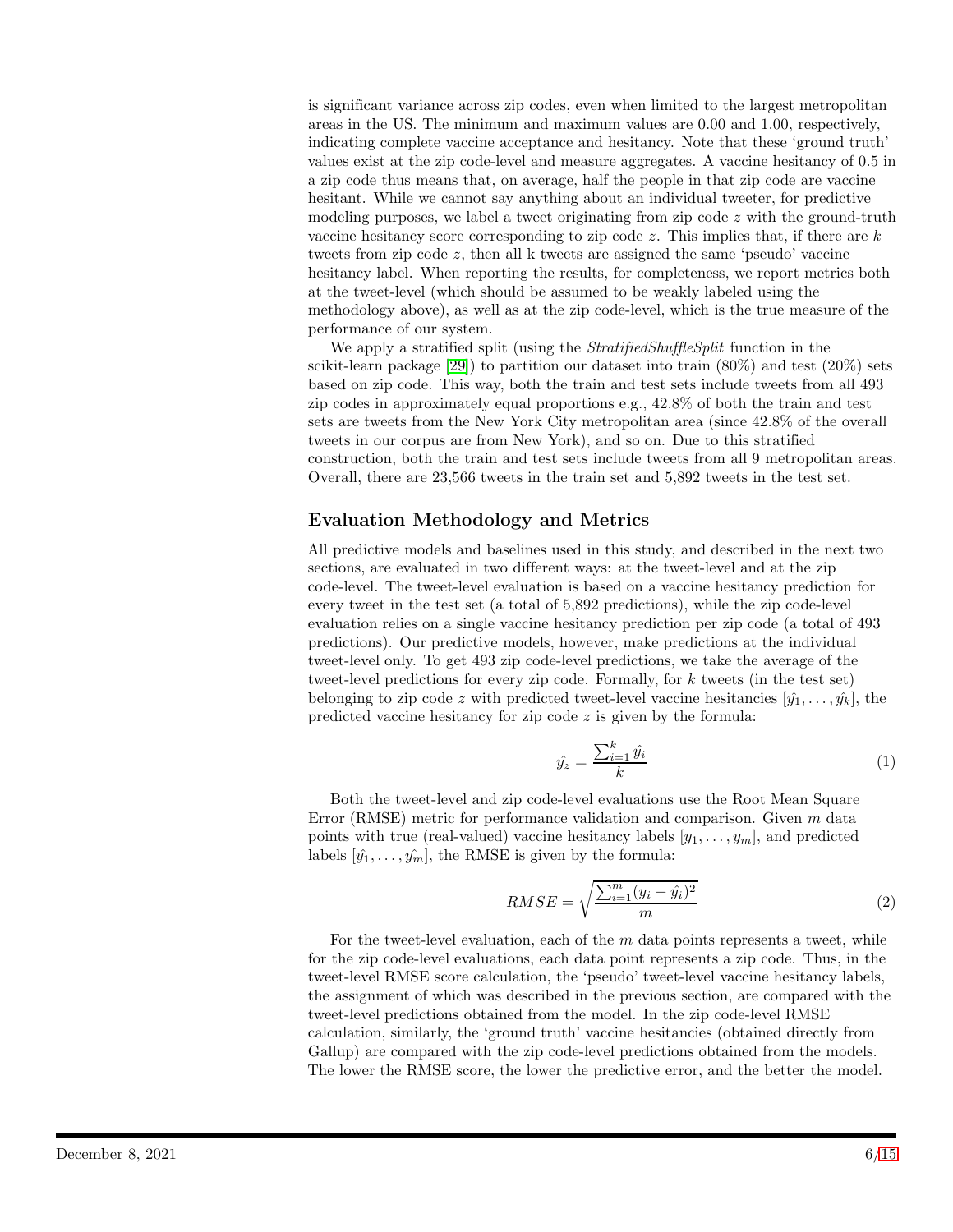We emphasize that, although we train our predictive models at the tweet-level, the tweet-level predictions are auxiliary to obtaining zip code-level predicted vaccine hesitancies. This is because we cannot evaluate model performance at the tweet-level when our 'ground truth' values have zip code-level granularity. The vaccine hesitancy labels of the tweets should be thought of as 'pseudo' (or 'weak') labels, and predictive performance at the level of tweets is only reported for the sake of completeness. The primary goal of this study, as discussed in Background, is predicting zip code-level vaccine hesitancies using publicly available individual tweets.

In addition to computing RMSE scores on the test set, for each predictive model, we also report the average of the 5-fold cross-validated RMSE score (at the tweet-level). To do so, we split the train set into five folds. The first fold contains 4,714 tweets, while the other four folds each contain 4,713 tweets (adding up to 23,566 tweets total, which is the entirety of the train set). Each fold is used as a 'test' set once, while the remaining four folds act as the 'train' set. Because every fold is used as a 'test' set only once, there are five training iterations (corresponding to the number of folds). At every iteration, we obtain one RMSE score that represents the performance of the model trained on four folds and evaluated on the fifth. Over all iterations, therefore, we have 5 RMSE scores of which we report the average in Results as a measure of model *robustness* i.e., to further verify that the reported tweet-level RMSE values are not the result of luck on the actual test set (containing 5,892 tweets).

We do not report the average of the 5-fold cross-validated RMSE scores on the zip code-level because cross-validation is computed during training, and, as mentioned in the previous section, model training is done exclusively at the tweet-level. Thus, we train and cross-validate the predictive models only at the tweet-level, as a test of model robustness.

### Predictive Models and Features

As described in Text Preprocessing, we use fastText's word vectors trained on English Wikipedia data to embed tweet text. The resulting vectors are 300-dimensional, and all dimensions are retained throughout the study. We embed the processed full text in three different ways (corresponding to three representations): one which includes text only (no hashtags), one that includes text and hashtags, and one that contains hashtags only, if available, and text otherwise. We refer to the latter as the *hybrid* representation. For instance (ignoring any text transformations explained in Text Preprocessing), the text only representation of the tweet "Be back soon my friends #corona #cov19 #notMyVirus #quarantinefitness" would embed only the "Be back soon my friends" part. The *text and hashtags* representation would incorporate the entire tweet, and the *hybrid* representation would embed only "#corona  $\text{\#cov}19$ #notMyVirus #quarantinefitness" because the tweet contains hashtags. Alternatively, the hybrid representation of the tweet "In the hospital not for Corona virus" would embed the tweet's text because no hashtags are provided. Compared to a representation that uses only hashtags, the hybrid representation is more robust since it uses the text if no hashtags are present.

For each of the three representations described above, we build four predictive models (with a total of 12 models) that incorporate all zip code-level features using support vector regression (SVR), linear regression, and stochastic gradient descent (SGD). For SVR, we implement a radial basis function (RBF) kernel as well as a linear kernel. All of these are established models in the machine learning community; technical details can be found in any standard text [\[30\]](#page-14-10). Using SVR with RBF kernel, we also build three predictive models (one for each representation) that do not incorporate any zip code-level features. We chose SVR with RBF kernel because, out of all 12 predictive models just mentioned, it performs the best across all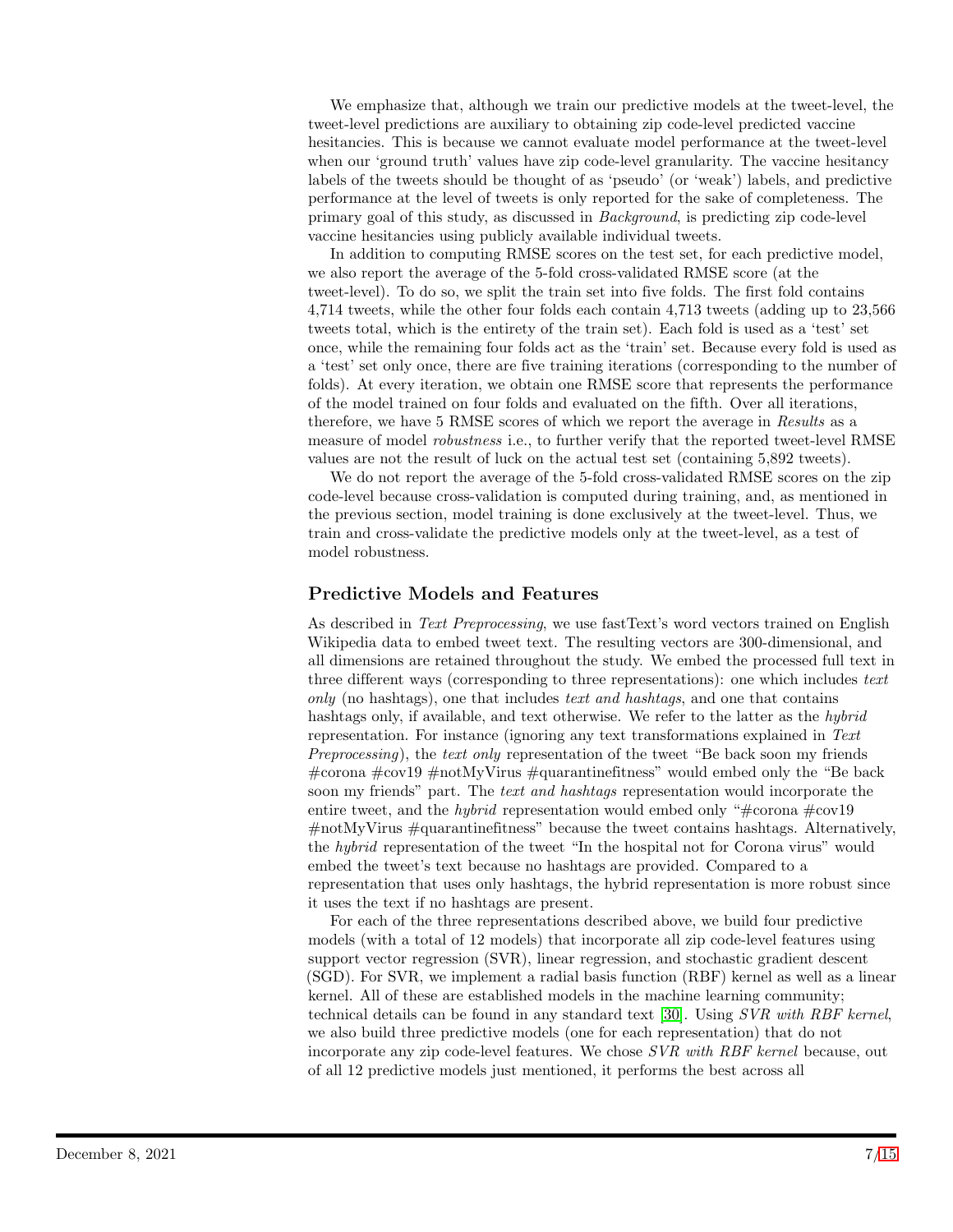representations, as subsequently shown in Results. All predictive models, both including and excluding zip code-level features, are also trained with and without the sentiment feature. We report both scores because sentiment is an external, tweet-level feature not computed or verified by us, but provided by the GeoCOV19Tweets dataset, which is a super-set of our metropolitan data.

Apart from setting the maximum number of iterations in SVR with linear kernel to 4,000 and specifying a random state value (42) for  $SVR$  with linear kernel and SGD, we use default parameters for all 15 predictive models. Recall from the previous section that for each of these models, we compute the RMSE score on the tweet-level and the zip code-level, and we also report the mean of the 5-fold cross-validated RMSE scores (for the tweet-level only).

#### Baselines

To evaluate the predictive power of the 15 models described in the previous section, we consider six *constant*-value baselines that predict a single value for each individual tweet (tweet-level) and each unique zip code (*zip code-level*). The RMSE scores for the tweet-level baseline predictions are measured with respect to the weakly labeled test set (5,892 tweets), while the errors for the zip code-level baselines are computed with respect to the original zip code-level 'ground truth' (493 zip codes). Our baselines do not rely on sentiment, or on any text or zip code-level features. Table [3](#page-7-0) summarizes the models.

| <b>Baseline System</b>                                            | Description                                                                                                                                       | Constant-Value Vac-<br>cine Hesitancy |  |
|-------------------------------------------------------------------|---------------------------------------------------------------------------------------------------------------------------------------------------|---------------------------------------|--|
| $\overline{\text{No}}$ vaccine hesitancy                          | Predicts that none of the zip codes are vaccine<br>hesitant                                                                                       | 0.0                                   |  |
| Complete vaccine hes-<br>itancy                                   | Predicts that all zip codes are completely vaccine<br>hesitant                                                                                    | 1.0                                   |  |
| Partial vaccine hesi-<br>tancy                                    | Predicts that all zip codes are partially vaccine<br>hesitant                                                                                     | 0.5                                   |  |
| Mean<br>'pseudo'<br>vac-<br>hesitancy<br>in<br>cine<br>train set  | Predicts that all zip codes have a vaccine hesi-<br>tancy equal to the average vaccine hesitancy of<br>only the train set tweets (23,566 samples) | 0.2349                                |  |
| Mean 'pseudo' vac-<br>cine hesitancy for all<br>tweets            | Predicts that all zip codes have a vaccine hesi-<br>tancy equal to the average vaccine hesitancy of<br>all tweets (29,458 samples)                | 0.2349                                |  |
| vaccine<br>Mean<br>hes-<br>Gallup<br>itancy<br>in<br>ground-truth | Predicts that all zip codes have a vaccine hesi-<br>tancy equal to the average vaccine hesitancy of<br>the ground-truth values (493 samples)      | 0.2403                                |  |

<span id="page-7-0"></span>Table 3. Description of the six constant-value baseline models, along with the corresponding vaccine hesitancy value predicted for all tweets and zip codes (for that baseline).

Concerning the last three baselines, both the mean vaccine hesitancy in the train set and the mean vaccine hesitancy for all tweets are weighted by the frequencies of the zip codes in our dataset. Additionally, the baseline relying on information from the ground-truth is highly optimistic because it assumes that this information is known. Even the previous two baselines (at the tweet-level) rely on this information since the pseudo-label relies on the zip code-level label, which is obtained from the ground-truth. In reality, the average vaccine hesitancy of the ground truth, the train set, or the entire dataset will not be available, since that is precisely what we are trying at predict at the zip code-level. In subsequent sections, we refer to these baselines as the 'optimistic' baselines in contrast with the first three 'realistic'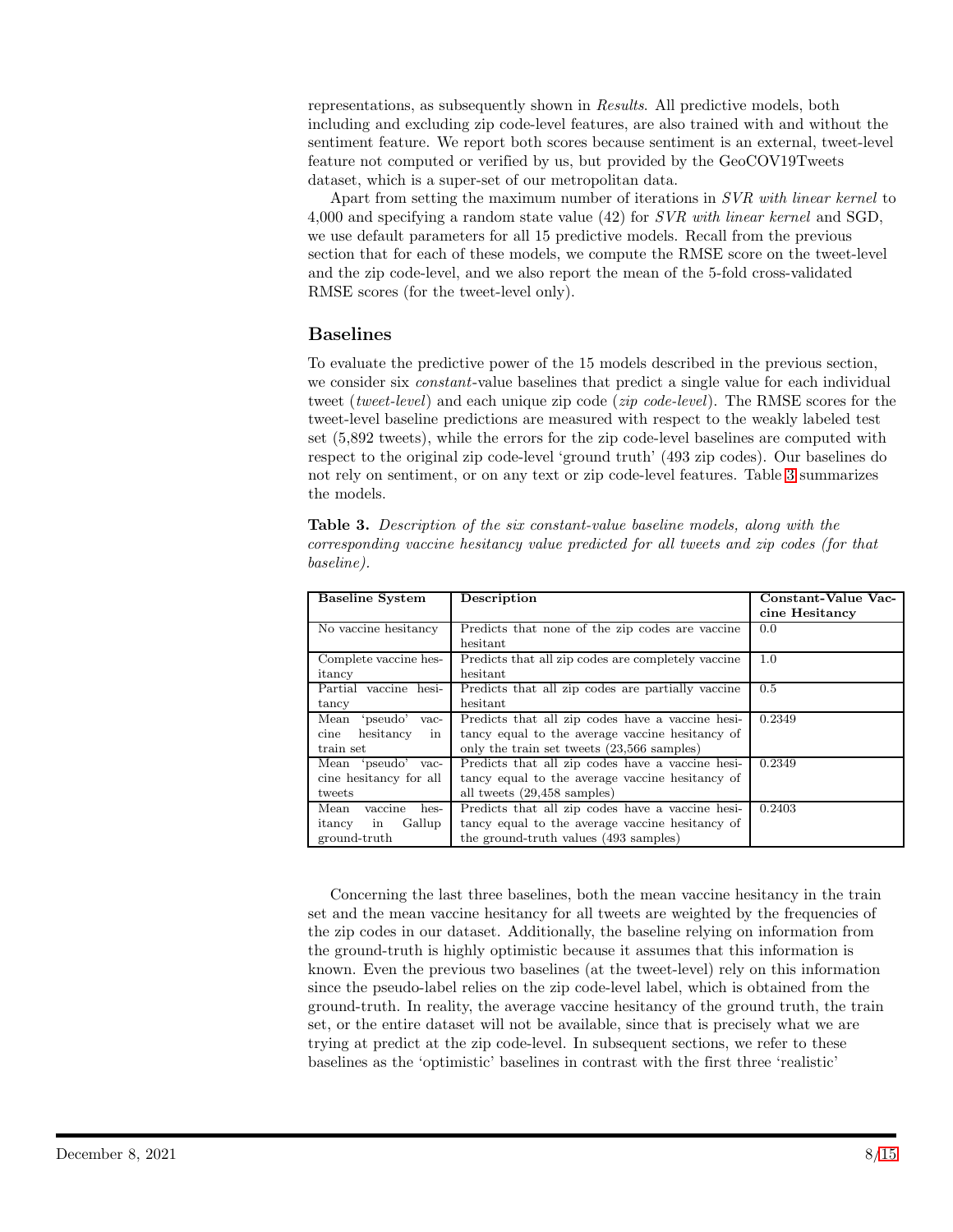<span id="page-8-0"></span>Table 4. The Root Mean Square Error (RMSE) scores at both the tweet-level and zip code-level for all models along with the average of the 5-fold cross-validated RMSE scores (for the predictive models). Models specified with (\*) do not include any zip code-level features. The others include all zip code-level features in addition to text. The RMSE scores for the predictive models with and without sentiment as a feature are reported as "without sentiment / with sentiment". Cross-validation is not applicable for the baseline models.

| Representation                     | Model                                               | Tweet-Level<br><b>RMSE</b> | Mean<br>$\alpha$ f<br>5-fold Cross-<br>Validation<br><b>RMSE</b><br><b>Scores</b> | $Code-$<br>$\overline{\text{Zip}}$<br>level RMSE |
|------------------------------------|-----------------------------------------------------|----------------------------|-----------------------------------------------------------------------------------|--------------------------------------------------|
| Text Only                          | SVR (RBF kernel)                                    | 0.211<br>0.206             | / 0.214<br>0.209                                                                  | 0.316<br>0.312                                   |
|                                    | $SVR$ (RBF kernel)*                                 | 0.271<br>0.290             | 0.289<br>0.270 /                                                                  | 0.308<br>$\sqrt{0.329}$                          |
|                                    | SVR (linear kernel)                                 | 0.297<br>0.297             | 0.295/<br>0.295                                                                   | 0.374<br>0.374                                   |
|                                    | Linear regression                                   | 0.280<br>0.280             | 0.279<br>0.279                                                                    | 0.336<br>0.336                                   |
|                                    | SGD regressor                                       | 0.297<br>0.297             | 0.299<br>0.299                                                                    | 0.343<br>0.343                                   |
| Text and Hash-<br>tags             | SVR (RBF kernel)                                    | 0.208 / 0.213              | 0.210 / 0.215                                                                     | 0.315 / 0.318                                    |
|                                    | $SVR$ (RBF kernel)*                                 | 0.291<br>0.269             | 0.289<br>0.267                                                                    | 0.335<br>0.314                                   |
|                                    | SVR (linear kernel)                                 | 0.297<br>0.297             | 0.295<br>0.295                                                                    | 0.374<br>0.373                                   |
|                                    | Linear regression                                   | 0.280<br>0.280             | 0.278<br>0.278                                                                    | 0.355<br>0.335                                   |
|                                    | SGD regressor                                       | 0.300<br>0.300             | 0.301<br>0.301                                                                    | 0.343<br>0.343                                   |
| Hybrid                             | SVR (RBF kernel)                                    | 0.213<br>0.217             | 0.219<br>0.213                                                                    | 0.320<br>0.319                                   |
|                                    | $SVR$ (RBF kernel)*                                 | 0.287<br>0.287             | 0.280<br>0.297                                                                    | 0.322<br>0.322                                   |
|                                    | SVR (linear kernel)                                 | 0.303<br>0.303             | 0.309<br>0.309                                                                    | 0.365<br>0.365                                   |
|                                    | Linear regression                                   | 0.292<br>0.292             | 0.290<br>0.290                                                                    | 0.334<br>0.334                                   |
|                                    | SGD regressor                                       | 0.307 / 0.307              | 0.299/<br>0.299                                                                   | 0.341<br>0.341                                   |
| Constant-Value<br><b>Baselines</b> | No vac. hes.                                        | 0.399                      | N/a                                                                               | 0.411                                            |
|                                    | Complete vaccine hesitancy                          | 0.830                      | N/A                                                                               | 0.830                                            |
|                                    | Partial vaccine hesitancy.                          | 0.418                      | N/A                                                                               | 0.423                                            |
|                                    | Mean 'pseudo' vaccine hesi-<br>tancy in train set   | 0.322                      | N/A                                                                               | 0.334                                            |
|                                    | Mean 'pseudo' vaccine hesi-<br>tancy for all tweets | 0.322                      | N/A                                                                               | 0.334                                            |
|                                    | Mean vaccine hesitancy in<br>Gallup ground-truth    | 0.322                      | N/A                                                                               | 0.334                                            |

baselines, which assume a manually specified constant value.

# Results

The RMSE metrics tabulated in Table [4](#page-8-0) show that all predictive models outperform the best-performing, realistic baseline ("no vaccine hesitancy" with an RMSE of 0.411) at the zip code-level, although not all perform better than the most optimistic baselines (RMSE of 0.334). Specifically, no model has an RMSE score below 0.334, our optimistic baseline value, except for the *SVR with RBF kernel* models (without sentiment).

For most predictive models, there is no difference in performance when sentiment is included versus when it is excluded. However, SVR with RBF kernel shows several noteworthy improvements when sentiment is omitted as a feature. Without sentiment, SVR with RBF kernel is the only model that outperforms even the most optimistic baselines across all 3 representations (text only, text and hashtags, and hybrid) regardless of whether zip code-level features are included. The only time the SVR with RBF kernel model performs worse than our optimistic baselines is when the text and hashtags representation is used and when sentiment is included but all zip code-level features are excluded (RMSE of 0.335). However, this is only a 0.1% increase in RMSE compared with the optimistic baselines.

We observe the lowest zip code-level RMSE score  $(0.308)$  through the SVR with RBF kernel model (text only representation) when no features other than the text are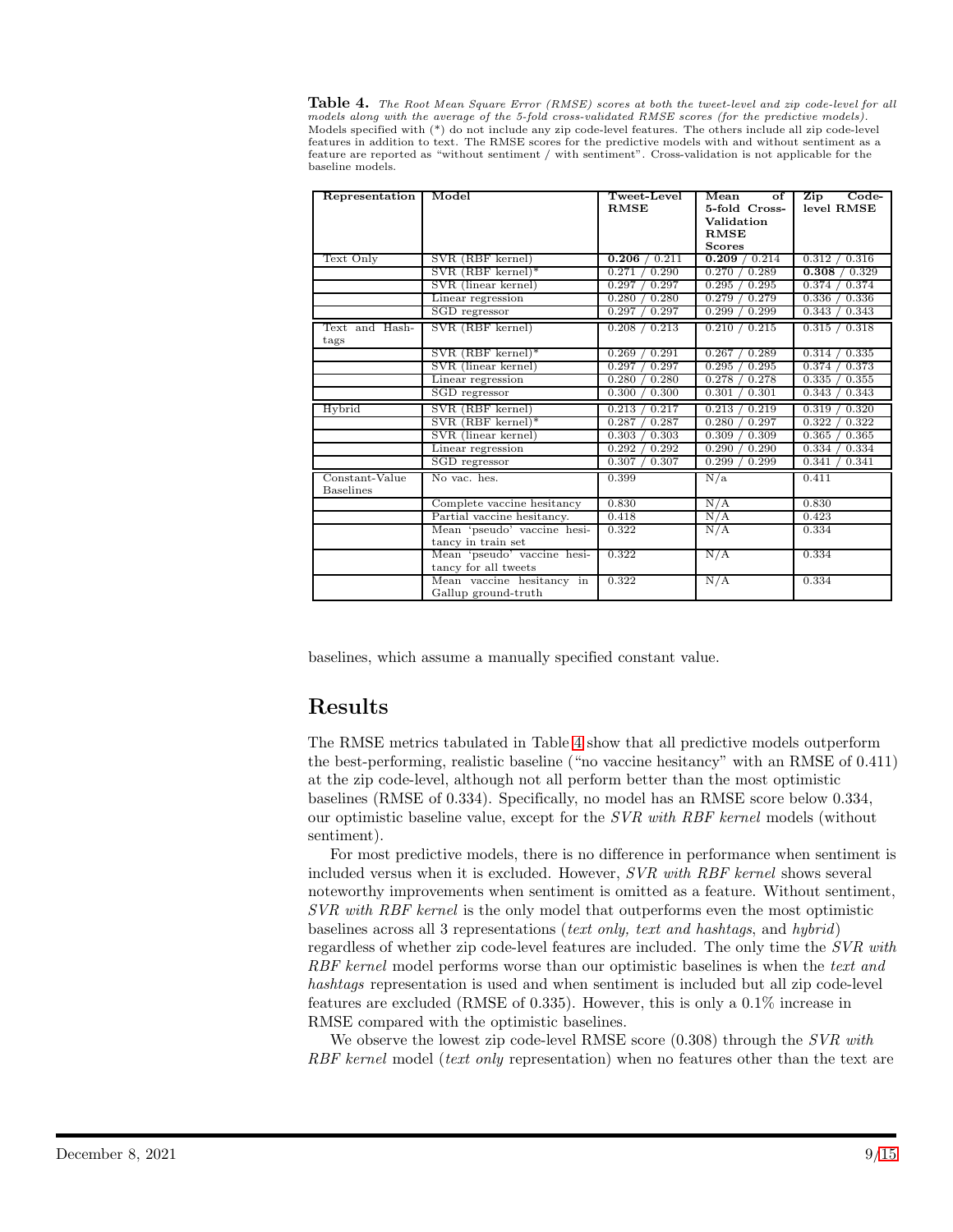included (i.e., no zip code-level features and no sentiment). This is a 7.78% improvement from the optimistic baselines, and a 25.06% improvement from the best-performing, realistic baseline ("no vaccine hesitancy"). Compared with the "complete vaccine hesitancy" baseline, this model shows a 62.89% improvement, and compared with the "partial vaccine hesitancy" baseline, we observe a 27.19% improvement. When zip code-level features are added, the text only representation performs with an RMSE of 0.312, yielding a 6.59% improvement compared with the optimistic baselines and a 24.09% improvement compared with the "no vaccine hesitancy" baseline. Table [4](#page-8-0) shows that adding sentiment to these two models in the text only representation reduces performance at the zip code-level.

Interestingly, adding sentiment as the only external feature to the text embeddings (no zip code-level attributes) reduces performance greatly for the text only and text and hybrid representations using the SVR with RBF kernel model. For the former, performance is reduced by 6.38%, while for the latter, performance decreases by 6.27%. For the *hybrid* representation, on the other hand, the RMSE score is unaffected.

In addition to the results presented in Table [4,](#page-8-0) we also built an SVR with RBF kernel model that predicts zip code-level vaccine hesitancy based on zip code-level data only (no text), both with and without sentiment. When predicting based on zip code-level data only, this model achieves an RMSE of 0.332, and when sentiment is added, it achieves an RMSE of 0.333. Both outperform the most realistic baseline model ("no vaccine hesitancy") with 19.22% and 18.98% performance improvements, respectively. They also marginally outperform our optimistic baselines, but only with 0.60% and 0.30% decreases in RMSE scores, respectively. This suggests that even when relying on only the number of establishments in the healthcare, educational, and professional, scientific, or technology sectors as well as the Zillow Home Value Index (ZHVI), it is possible to predict zip code-level vaccine hesitancy with a marginally lower error compared with constant-value baselines.

However, as reported above, the addition of tweet text leads to lower error for our zip code-level predictions. Our best-performing model shows a 25.06% improvement (compared with only 19.22% when no text is used) over a "no vaccine hesitancy" constant-value baseline and a 62.89% improvement over a "complete vaccine hesitancy" constant-value baseline. This indicates that the use of tweet text (particularly in models implementing the *text only* representation and without any external features) is a powerful indicator of zip code-level vaccine hesitancy. The evidence suggests that tweet-text contains more signal than noise, on average, insofar as predicting vaccine hesitancy is concerned.

# Discussion and Error Analysis

Although the machine learning-based models presented in the previous sections clearly outperform constant-valued baselines, it is useful to consider the issue from a qualitative lens, both to understand the kinds of tweets that contain either signal or noise, as well as to understand sources of prediction error. To do so, in this section, we sample some tweets from our complete dataset prior to any text preprocessing. We include only the text and hashtags, i.e. we exclude any mentions, hyperlinks, or locations for brevity. Sampled tweets labeled with a vaccine hesitancy of 1.0 (complete vaccine hesitancy) are enumerated below:

- 1. "Why is COVID-19 mild for some, deadly for others?" (Chicago)
- 2. "Corona quarantine day 19. Trapped on the beach.  $\#$ chickendinner  $\#$ familytime #corona #coronatine #beachlife" (San Diego)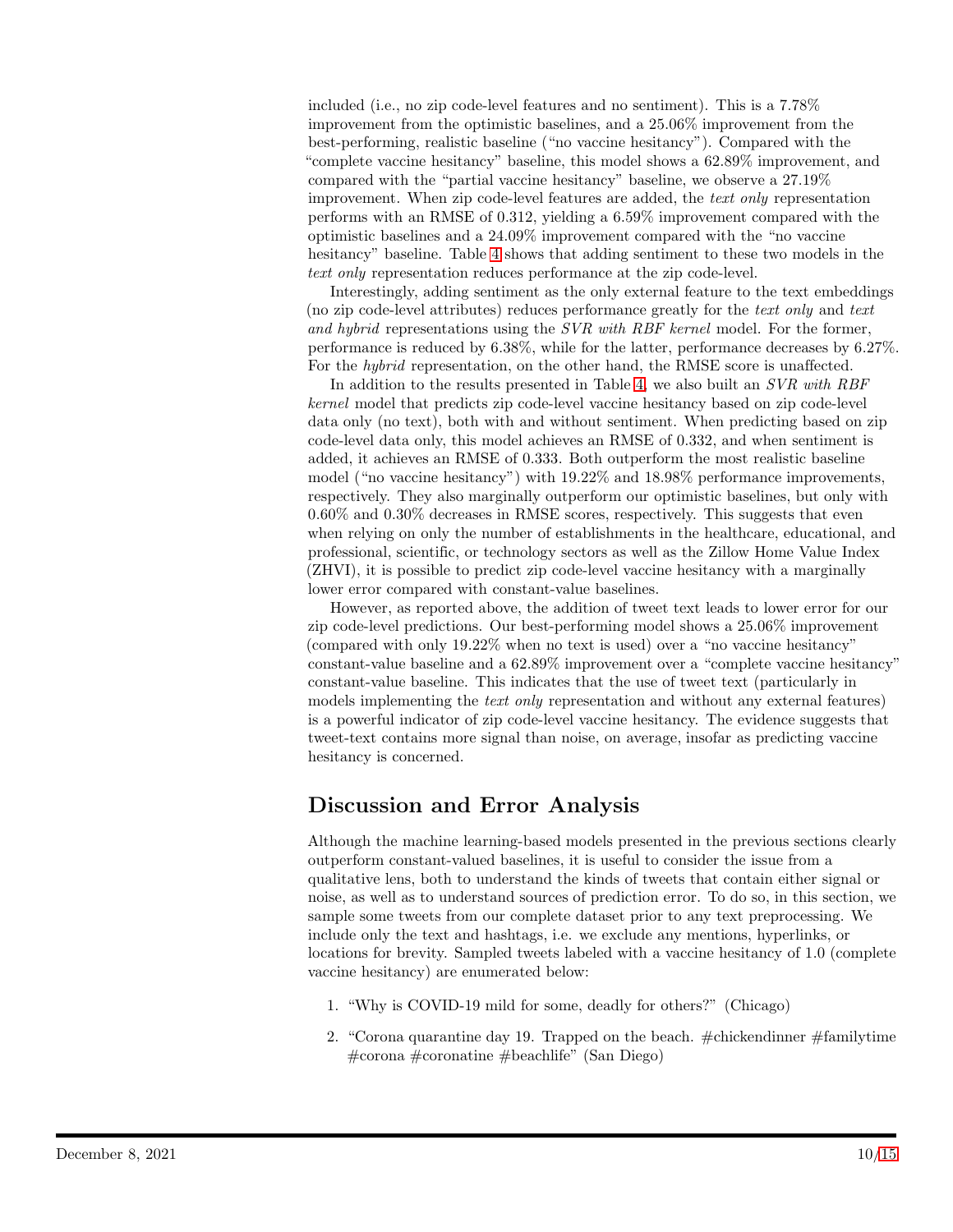- 3. "D.C. residents are encouraged to continue practicing social distancing and take actions to help prevent the spread of COVID-19 [PR] Coronavirus Data Update: March 24" (New York)
- 4. "New comfortable and colorful masks for coronavirus protection while you are out and about #craftfoundry #covid19masks #covid19masksforsale #coronavirusprotection #coronavirusprotectionmask #cottonmask" (Philadelphia)

We also sampled tweets labeled with a predicted vaccine hesitancy of 0.5 by the best model (partial vaccine hesitancy):

- 1. "An emotional week for everyone. Everyone keep fighting. Day by day  $\#$ fighting" (Los Angeles)
- 2. "Please no close talking [emoji] practice social distancing #corona #codin19 #thistooshallpass #seinfeld #seinfeldmemes #seinfeldquotes" (New York)
- 3. "good thing the drive-in is open and an easy place for social distancing. #JurassicPark #drivein #movienight #family" (San Antonio)
- 4. "Covid 19 Testing at First Met! #firstmetchurch #covidtesting #sheilajacksonlee" (Houston)

Finally, we sampled tweets predicted with a vaccine hesitancy of 0.0 (no vaccine hesitancy):

- 1. "Catch me if you can but don't get burned. #charmander #pokemon #socialdistancing #corona #onesie" (Chicago)
- 2. " $\#$ GivingGratitude to our  $\#$ frontlineworkers who are working to keep us safe everyday. #weappreciateyou #covid19 #2020 #amberwavesrealestategroup #kellerwilliamsdmn #weareinthistogether #shelterinplace #stayhome" (Dallas)
- 3. "This is how you know there's a problem? When is the last time you saw gas prices this low?! #cov?d19 #corona" (Philadelphia)
- 4. "I've got this pit in my stomach at whats happening in california and all of the USA during this corona virus pandemic especially as homeless with severe epilepsy makes this worse." (Los Angeles)

These examples illustrate why it's important to measure vaccine hesitancy at an aggregate level, such as zip code, rather than at the individual level using only tweets. Aside from the obvious ethical concerns, it is unlikely that extreme cases of vaccine hesitancy or non-hesitancy will manifest on Twitter for the vast majority of the population (although a full study of this hypothesis merits future research). However, at the zip code-level, the predictions are more promising.

As presented earlier in Table [4,](#page-8-0) we showed that the text only representation of the SVR with RBF kernel model that excludes sentiment and any zip code-level features predicts zip code-level vaccine hesitancies with an RMSE of 0.308. This model, however, tends to overestimate vaccine hesitancy. In 291 zip codes (out of 493), we find that the predicted vaccine hesitancy is greater than the true vaccine hesitancy. In the remaining 202 zip codes, the predicted vaccine hesitancy is lower than the 'ground truth' value. For 50 zip codes, the predicted vaccine hesitancy is overestimated by 0.20 or more, and when looking at the difference between the predicted and true vaccine hesitancies (absolute value), we find that the gap is 0.20 or more in 179 zip codes.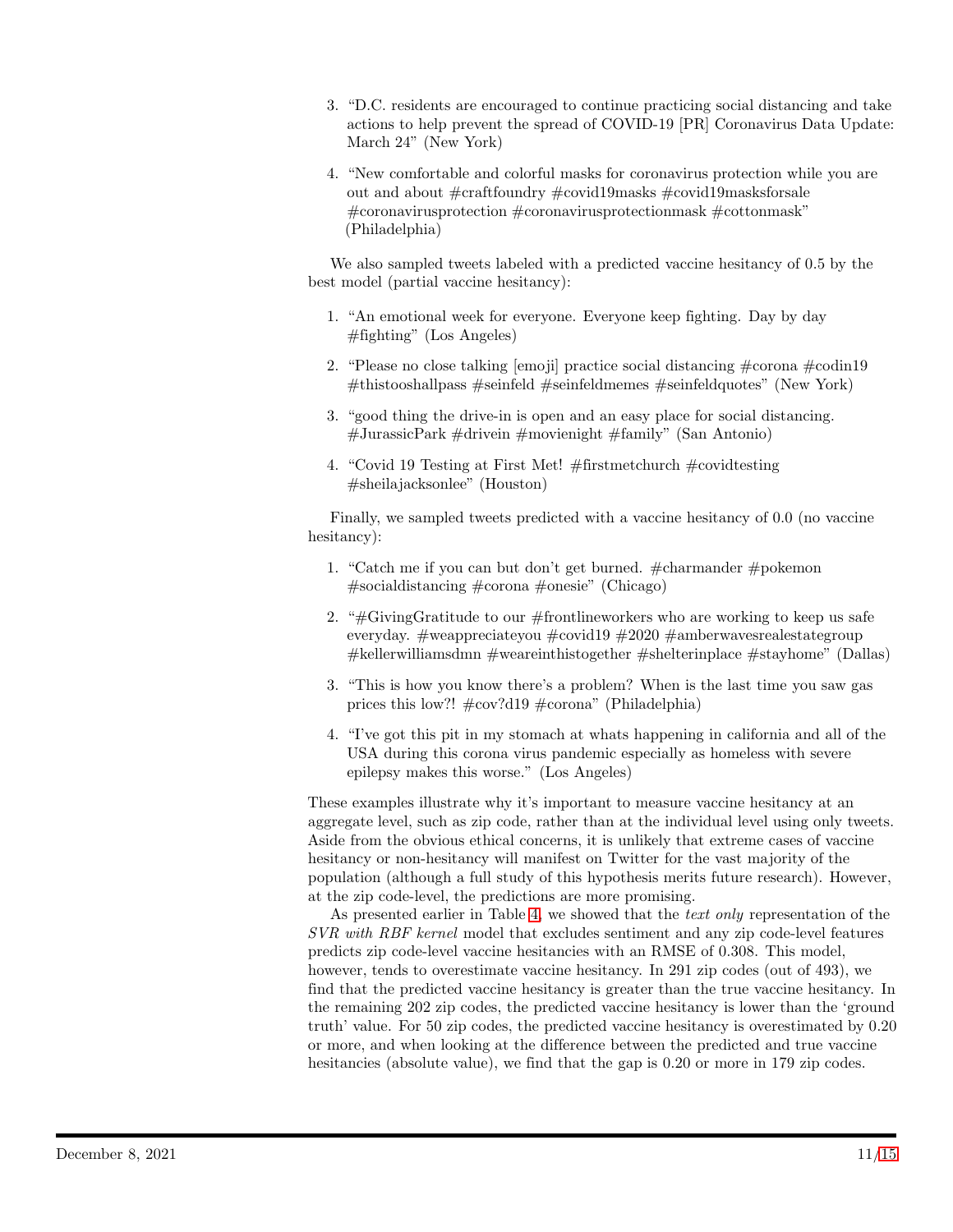For instance, in Philadelphia, 83.33% of the zip code-level predictions are over-estimates (the highest among all metropolitan areas). In New York, the metropolitan area with the highest proportion of tweets and the highest average number of tweets per zip code in our study, the predicted vaccine hesitancies for 60.53% of zip codes are overestimated. In fact, in all metropolitan areas except for Phoenix, San Diego, and Dallas, the vaccine hesitancy in more than 50% of the zip codes is overestimated. In Phoenix, exactly half of all zip code-level vaccine hesitancies are over-estimates. For the remaining metropolitan areas, the percentages of zip codes having overestimated vaccine hesitancies fall between 58.11-62.79%.

Despite the large proportion of overestimated vaccine hesitancies presented above, we observe that only 16.67% and 9.21% of the zip codes in Philadelphia and New York, respectively, have overestimated vaccine hesitancies greater than or equal to 0.20. The metropolitan area with the greatest proportion of zip codes with overestimated vaccine hesitancies by 0.20 or more is San Antonio (30%), which is also the metropolitan area with the fewest number of tweets. San Diego, on the other hand, has only one zip code (3.70%) whose vaccine hesitancy is overestimated by 0.20 points or more.

Lastly, despite the large proportion of overestimates, we observe that Philadelphia, in fact, has the smallest proportion of zip codes (25%) in which the difference between the predicted and true vaccine hesitancies (absolute value) is greater than or equal to 0.20. Thus, using this metric, we note that our  $SVR$  with RBF kernel model performed best in Philadelphia. On the contrary, the model is worst performing in Dallas, with 57.58% of zip codes showing a  $\geq$  0.20 difference (absolute value) between the true and predicted vaccine hesitancies. For all other metropolitan areas, the proportion of zip codes whose predicted vaccine hesitancy differs by 0.20 or more points from the true vaccine hesitancy falls between 29.73-50%. Overall, the results suggest that the methods presented herein should not be used for highly sensitive predictions, but the low gap between the true hesitancy and predicted hesitancy in many zip codes (especially compared to 'prior constant' baselines, all of which performed worse than the SVR method) suggests that the method can potentially be used both by social scientists, as well as by digital health experts as an early warning system.

# Conclusion

With significant (albeit declining) vaccine hesitancy continuing to exist in geographic and demographic segments of the adult population, and the expense of conducting detailed and representative surveys, there is need for cheaper and more real-time measures of predicting vaccine hesitancy without violating privacy. In this article, we explored public social media as a potential source of such information. Without identifying users, our models simply use the text and hashtags in tweets to make a prediction at a zip-code level. We validate the predictions using actual survey data as a gold standard. Experimental results show that such an endeavor is not only feasible, but also reasonably robust i.e., most of our models performed well compared to 'constant-valued' baselines even in the presence of irrelevant or non-vaccine related (or even non-COVID related) tweets. Of course, the caveat applies that such a system cannot be a substitute for comprehensive and representative surveys, and it is likely more reliable for urban areas (toward which social media platforms like Twitter tend to be heavily biased in their user-base), especially in primarily-English speaking developed nations like the United States, than for rural areas or for developing nations. However, by serving as a supplementary source of information, such a system may help the public health community to detect clusters of vaccine hesitancy and mitigate it with communication and outreach. We believe that it can serve as a valuable and inexpensive asset in a nation's digital health infrastructure, especially as more of the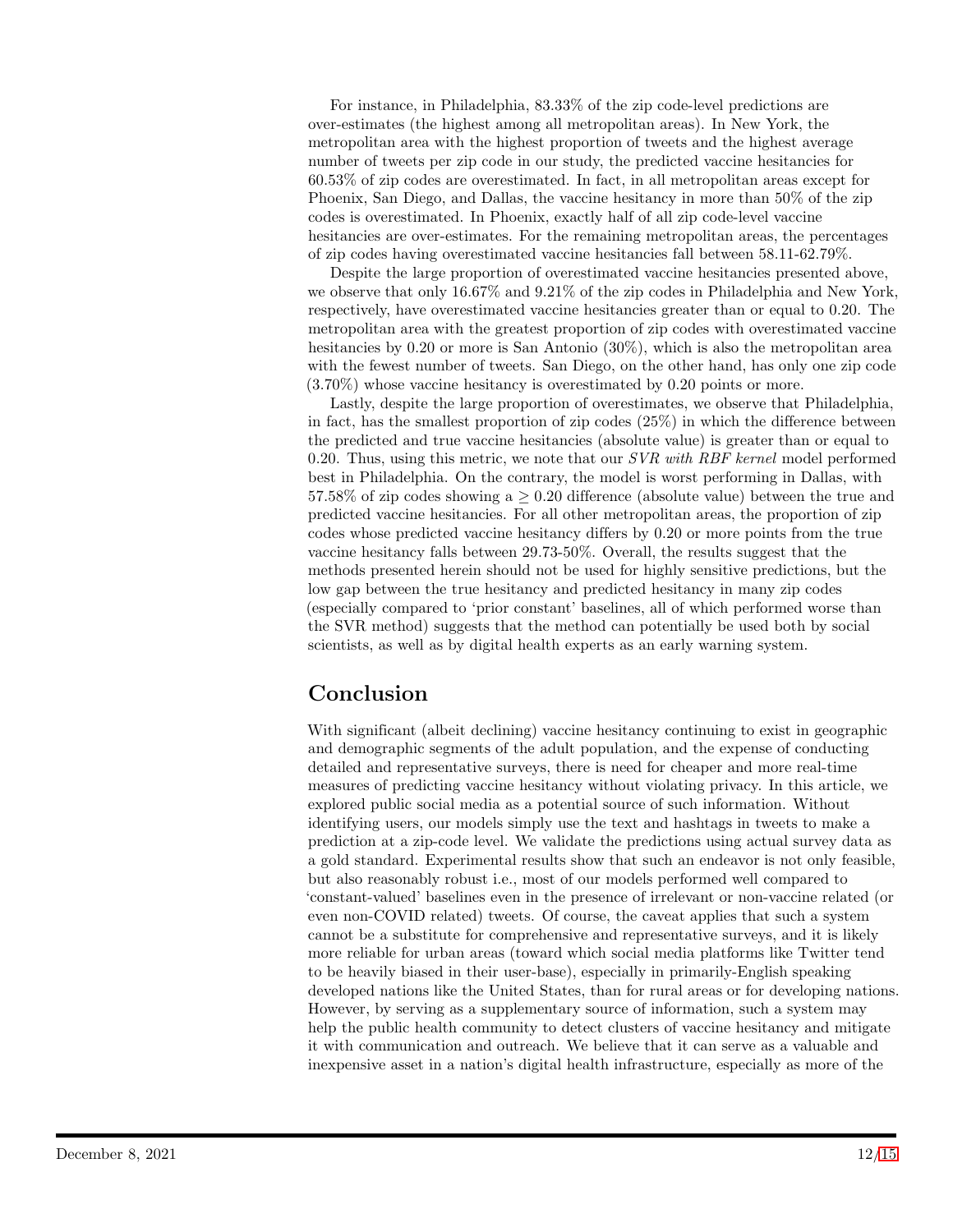world comes online, and more people start to engage with social media. In future work, we hope to replicate and extend this work for other cities, countries and languages.

#### S1 Appendix: External Tweet-Level and Zip Code-Level Features

Sentiment Score. We retain the original sentiment scores included in the GeoCOV19Tweets dataset [\[15\]](#page-13-13) generated using the TextBlob sentiment analysis tool [\[31\]](#page-14-11). In this dataset, every tweet is given a continuous value score between [-1, 1], where positive values signify positive sentiment and 0 means "neutral". The more positive or negative the value, the stronger the sentiment. Prior to computing these sentiment scores, hashtag symbols  $(\#)$ , mention symbols  $(\mathcal{Q})$ , URLs, extra spaces, and paragraph breaks were eliminated. Punctuation, emojis, and numbers were included.

Zillow Home Value Index (ZHVI). The Zillow Home Value Index (ZHVI) is a measure of the typical home value for a region; in this case, zip code. It captures monthly changes in Zestimates [\[32\]](#page-14-12), which are Zillow's estimated home market values that incorporate house characteristics, market data such as listing prices of comparable of homes and their time on the market, as well as off-market data including tax assessment and public records. It also incorporates market appreciation. In this study, we take the average of the smoothed, seasonally adjusted value in the 35th to 65th percentile range (mid-tier) from January through December 2020.

Establishments. Data about the number of establishments per zip code is taken from the 2018 Annual Economic Surveys from the US Census (Table ID CB1800ZBP) [\[33\]](#page-14-13). We take the "Health care and social assistance", "Educational services", and "Professional, scientific, and technical services" data, which have the following meaning:

- 1. Healthcare and social assistance (sector 62) comprises establishments providing health care and social assistance for individuals [\[34\]](#page-14-14) e.g., physician offices, dentists, mental health practitioners, outpatient care centers, ambulance services, etc. [\[35\]](#page-14-15).
- 2. Educational services (sector 61) consist of establishments that provide instruction or training in a wide variety of subjects. The sector includes both privately and publicly owned institutions and both for profit and not for profit establishments [\[36\]](#page-14-16) e.g., elementary and secondary schools, colleges, universities, computer training, professional schools, driving schools, etc. [\[37\]](#page-14-17).
- 3. Professional, scientific, and technical services (sector 54) include establishments that specialize in providing professional, scientific, and technical services that require a high level of expertise or training [\[38\]](#page-14-18) e.g., legal services, notaries, accounting, architectural services, building inspection, engineering services, scientific consulting, research and development, advertising, etc. [\[39\]](#page-14-19).

## Acknowledgments

N/A

## <span id="page-12-0"></span>References

1. Khubchandani J, Sharma S, Price JH, Wiblishauser MJ, Sharma M, Webb FJ. COVID-19 vaccination hesitancy in the United States: a rapid national assessment. Journal of Community Health. 2021;46(2):270–277.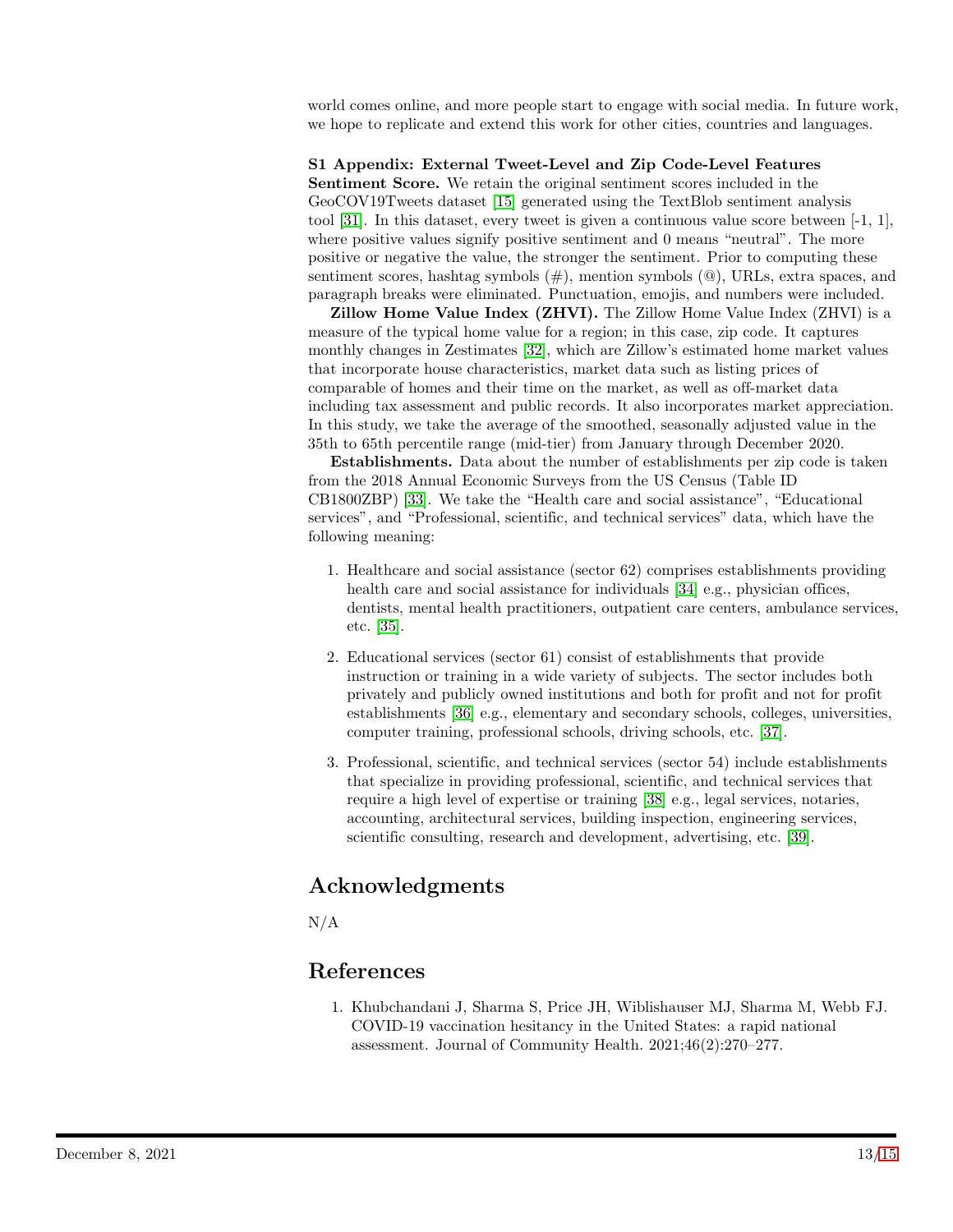- <span id="page-13-1"></span><span id="page-13-0"></span>2. VACCINE HESITANCY FOR COVID-19: PUMA ESTIMATES;. <https://aspe.hhs.gov/pdf-report/vaccine-hesitancy-covid-19-puma-estimates>.
- 3. Fridman A, Gershon R, Gneezy A. COVID-19 and vaccine hesitancy: A longitudinal study. PloS one. 2021;16(4):e0250123.
- <span id="page-13-2"></span>4. Momplaisir F, Haynes N, Nkwihoreze H, Nelson M, Werner RM, Jemmott J. Understanding drivers of COVID-19 vaccine hesitancy among Blacks. Clinical infectious diseases: an official publication of the Infectious Diseases Society of America. 2021;.
- <span id="page-13-3"></span>5. Kempe A, Saville AW, Albertin C, Zimet G, Breck A, Helmkamp L, et al. Parental hesitancy about routine childhood and influenza vaccinations: a national survey. Pediatrics. 2020;146(1).
- <span id="page-13-4"></span>6. Brennen JS, Simon F, Howard PN, Nielsen RK. Types, sources, and claims of COVID-19 misinformation. Reuters Institute. 2020;7:3–1.
- <span id="page-13-5"></span>7. Enders AM, Uscinski JE, Klofstad C, Stoler J. The different forms of COVID-19 misinformation and their consequences. The Harvard Kennedy School Misinformation Review. 2020;.
- <span id="page-13-6"></span>8. Roundup of Gallup COVID-19 Coverage;. https://news.gallup.com/opinion/gallup/308126/roundup-gallup-covid-coverag
- <span id="page-13-7"></span>9. Devlin J, Chang MW, Lee K, Toutanova K. Bert: Pre-training of deep bidirectional transformers for language understanding. arXiv preprint arXiv:181004805. 2018;.
- <span id="page-13-8"></span>10. Mikolov T, Grave E, Bojanowski P, Puhrsch C, Joulin A. Advances in pre-training distributed word representations. arXiv preprint arXiv:171209405. 2017;.
- <span id="page-13-9"></span>11. Joulin A, Grave E, Bojanowski P, Mikolov T. Bag of tricks for efficient text classification. arXiv preprint arXiv:160701759. 2016;.
- <span id="page-13-10"></span>12. Floridi L, Chiriatti M. GPT-3: Its nature, scope, limits, and consequences. Minds and Machines. 2020;30(4):681–694.
- <span id="page-13-11"></span>13. Malik M, Lamba H, Nakos C, Pfeffer J. Population bias in geotagged tweets. In: Proceedings of the International AAAI Conference on Web and Social Media. vol. 9; 2015.
- <span id="page-13-12"></span>14. Largest Cities in the United States by Population;. [https://ballotpedia.org/Largest\\_cities\\_in\\_the\\_United\\_States\\_by\\_population](https://ballotpedia.org/Largest_cities_in_the_United_States_by_population).
- <span id="page-13-14"></span><span id="page-13-13"></span>15. Lamsal R. Coronavirus (covid-19) tweets dataset. IEEE Dataport. 2020;10.
- 16. Melotte S, Kejriwal M. A Geo-Tagged COVID-19 Twitter Dataset for 10 North American Metropolitan Areas over a 255-Day Period. 2021;.
- <span id="page-13-15"></span>17. Twitter Developer Platform: Docs;. <https://developer.twitter.com/en/docs>.
- <span id="page-13-17"></span><span id="page-13-16"></span>18. Twarc;. <https://scholarslab.github.io/learn-twarc/>.
- <span id="page-13-18"></span>19. Geocodio;. <https://www.geocod.io/features/api/>.
- 20. TweetTokenizer;. <https://www.nltk.org/api/nltk.tokenize.html>.